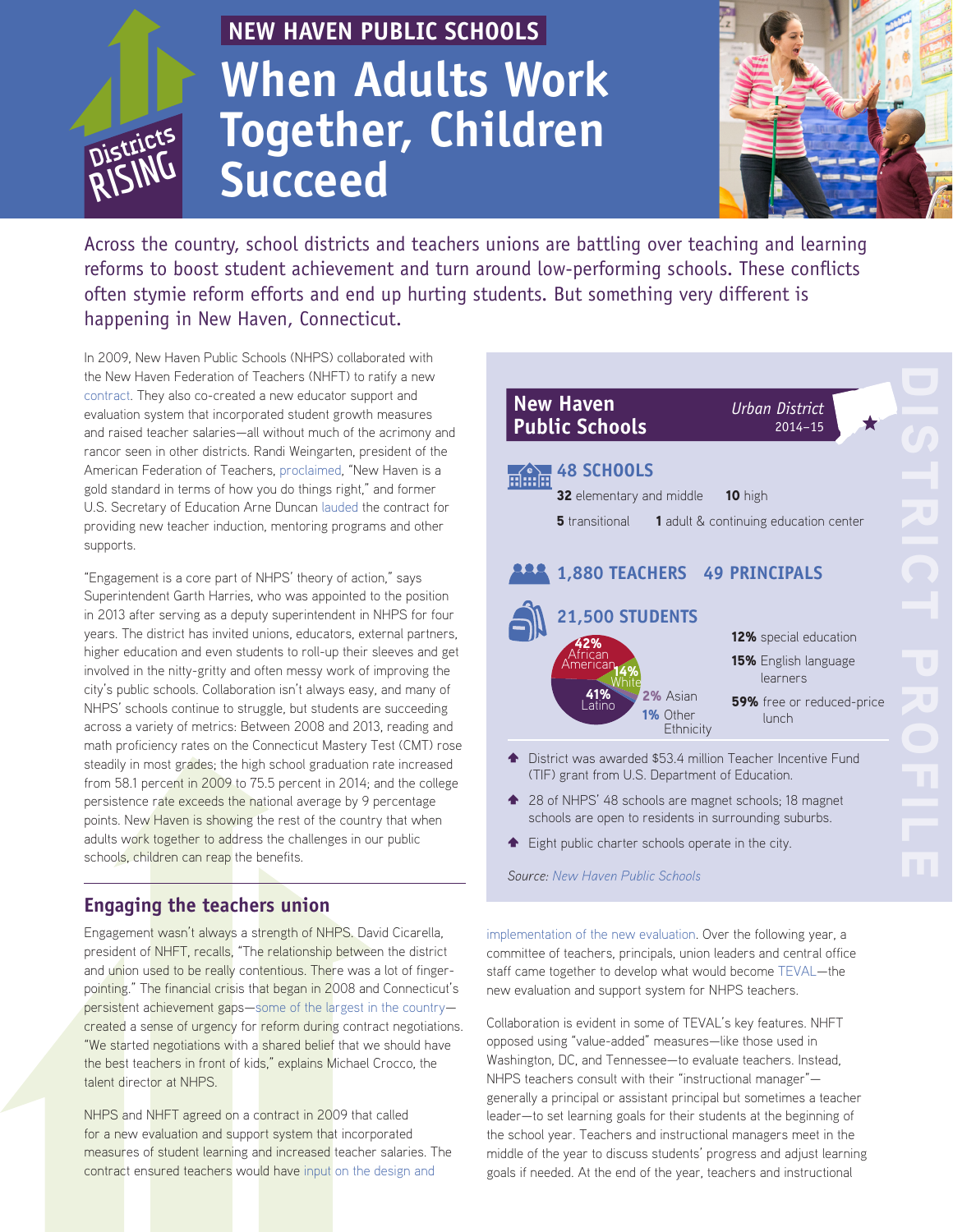managers meet one last time to review student data and discuss evaluation ratings. During these checkpoints, teachers also receive feedback on the other components of TEVAL: [instructional practice,](http://www.nhps.net/sites/default/files/4__Instructional_Practice_Framework_100819.pdf) assessed during classroom observations, and [professional values.](http://www.nhps.net/sites/default/files/6__Professional_Values_Framework_and_Performance_Continuum_100824.pdf)

These regular checkpoints are part of what makes TEVAL work. "The most important part of TEVAL is the conversation that takes place between a teacher and principal," says Crocco. "The central theme of these conversations is that we are all continuously learning, and we set the expectation that all classroom visits result in feedback." Principals complete calibration training to ensure that they are evaluating their teachers accurately and providing highquality feedback.

#### *"At our school, TEVAL is collaborative in nature, which is shifting our school culture and helping us see success in more places."*

Florence R. Constantinople, Teacher, Brennan-Rogers Magnet School, New Haven Public Schools

NHPS and NHFT also collaborate when exiting ineffective teachers from the school system. Low-performing teachers rated Needs Improvement are flagged by instructional managers and observed by third-party "[validators,](https://www2.ed.gov/about/inits/ed/implementation-support-unit/tech-assist/teacher-evaluation-manageable.pdf)" superintendents or administrators from nearby school districts who have strong resumes in teacher evaluation. If validators agree with the instructional manager's assessment of a teacher's performance, then NHPS may terminate the teacher.

In the 2012–13 school year, TEVAL's third year, [a new consequence](http://www.newhavenindependent.org/index.php/archives/entry/teacher_evaluations/)  [kicked in](http://www.newhavenindependent.org/index.php/archives/entry/teacher_evaluations/): Teachers who were rated as Developing (a two on a five-point scale) also faced termination if they failed to improve to Effective (level three) within three years.

Since TEVAL was launched, [between 1 and 2 percent](http://ctmirror.org/2014/02/28/new-haven-evaluations-push-out-20-more-teachers/) of NHPS' teachers—tenured and non-tenured alike—have been exited from the system for performance-related issues each year; many of these teachers chose to voluntarily resign rather than challenge their evaluation ratings.

## **Focusing on professional growth**

For most teachers, TEVAL is a tool for professional growth. NHPS found that [most low-performing teachers who remain at NHPS](http://www.sde.ct.gov/sde/lib/sde/pdf/alliance_districts/convening/new_haven_public_schools_teacher_development_and_professionalism.pdf)  [improve their performance within two years](http://www.sde.ct.gov/sde/lib/sde/pdf/alliance_districts/convening/new_haven_public_schools_teacher_development_and_professionalism.pdf). For example, 86 percent of those teachers rated Needs Improvement in 2011–12 raised their performance to Developing or higher the following year, and 91 percent were rated as Effective or higher in 2013–14. "There's no question in my mind that TEVAL is improving practice," says Cicarella, which he attributes to the training evaluators receive and more meaningful professional learning for teachers.

NHPS and NHFT renegotiated the teacher contract in 2013 and redoubled their efforts to improve educator effectiveness. The 2013 contract creates opportunities for teacher leaders to earn more compensation in exchange for taking on [additional responsibilities](http://www.sde.ct.gov/sde/lib/sde/pdf/alliance_districts/convening/new_haven_public_schools_teacher_development_and_professionalism.pdf)  [or expanding their influence over students](http://www.sde.ct.gov/sde/lib/sde/pdf/alliance_districts/convening/new_haven_public_schools_teacher_development_and_professionalism.pdf), by mentoring new

#### **TEVAL helps NHPS teachers improve**

Of the 29 teachers rated Needs Improvement in 2011–12, after one year...



Of the 79 teachers rated Developing in 2011–12, after one year...



teachers, writing new curricula aligned to the Common Core State Standards (CCSS), leading professional learning sessions or tutoring struggling students. NHPS received a [\\$53 million Teacher](http://www.newhavenindependent.org/index.php/archives/entry/schools_win_53m/)  [Incentive Fund \(TIF\) grant](http://www.newhavenindependent.org/index.php/archives/entry/schools_win_53m/) from the U.S. Department of Education to support its teacher leadership work.

# *"There's no question in my mind that TEVAL is improving practice."* David Cicarella, President, New Haven

Federation of Teachers

The contract also adds 30 minutes to each school day for teachers to collaborate, share best practices and learn from each other. School administrators and teachers can aggregate that time however they'd like, depending on their professional development needs. According to Justin Boucher, who works in NHPS' talent office, the district has a three-prong plan to coordinate professional learning and make it more valuable: (1) Encourage small-scale pilots that show different approaches to professional learning; (2) categorize professional development based on the TEVAL skills and content it addresses; and (3) track the effectiveness of professional learning and direct resources toward opportunities that have the greatest impact on teaching and learning.

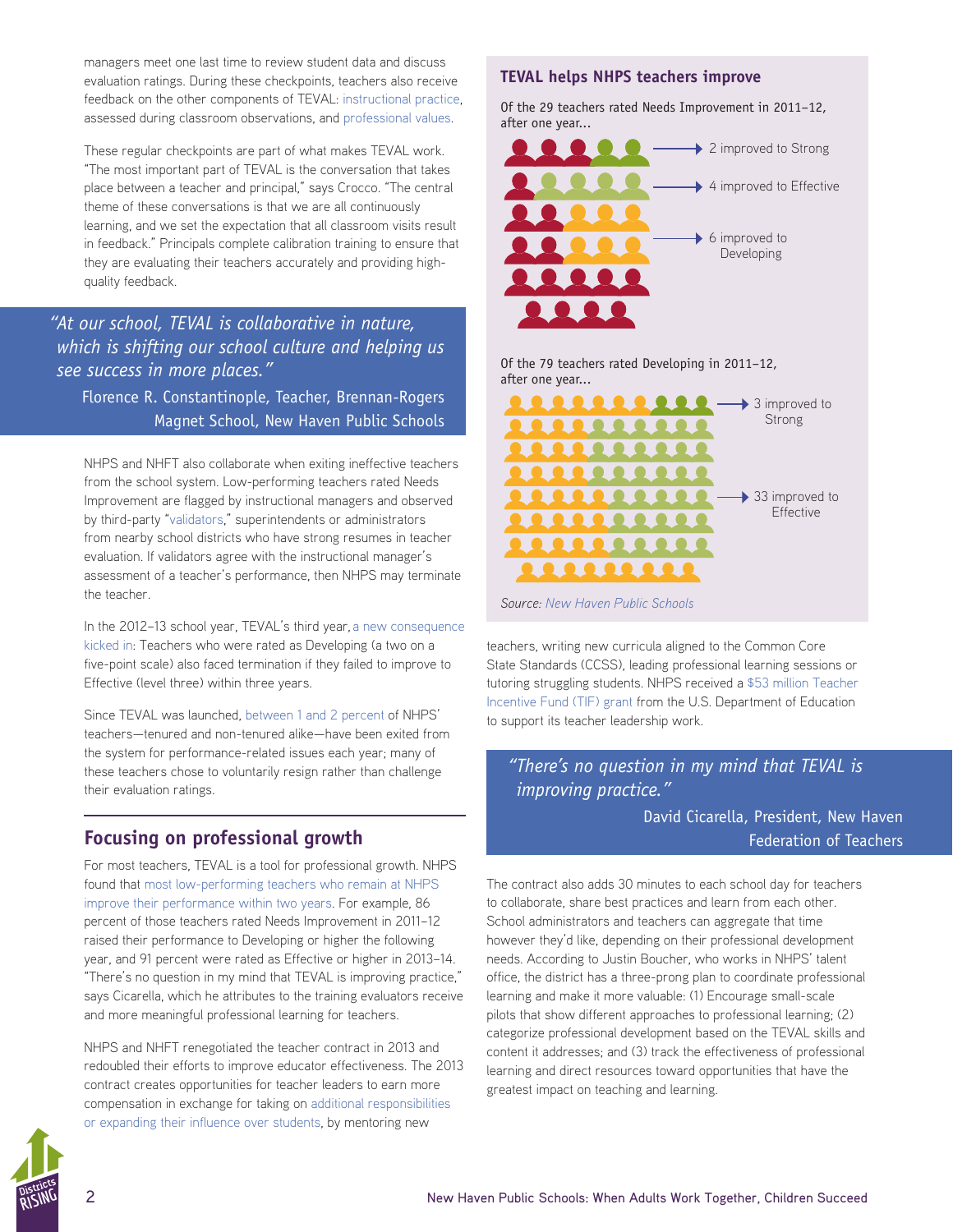#### **Engaging teachers on new standards**

Connecticut adopted the new CCSS in 2009, and according to Imma Canelli, deputy superintendent, NHPS whole-heartedly embraced and implemented the standards. NHPS consulted national experts, including Student Achievement Partners, while crafting its CCSS implementation strategy.

NHPS brought together teams of teachers in each grade and subject area to review the standards and write new curriculum aligned to the Common Core along with rigorous new performance tasks and rubrics. Grade-level curricula were broken down into units that address multiple standards and include core texts and "power strategies" for instruction. The district also revised formative assessments in math and English language arts and mapped each question to the new standards.

To build the capacity of teachers to create standards-aligned lessons, NHPS provided systemwide professional development led by Canelli and central office staff. Teacher facilitators and instructional coaches also led grade- and content-specific professional development in each school building. NHPS currently is developing an online video library showing high-performing teachers delivering rigorous, standards-aligned instruction that incorporates the Common Core instructional shifts.

Canelli believes that NHPS teachers have internalized the standards and changed their instruction. "When we walk through classrooms, we see teachers engaging students in rigorous content and managing student-independent classes." Instruction may be changing, but according to 2015 Smarter Balanced Assessment Consortium (SBAC) data, [NHPS students are struggling](http://www.newhavenindependent.org/index.php/archives/entry/test_flop_leaves_school_board_stumped/) to meet the new standards. Only 29.1 percent of New Haven students are on track for college and careers in literacy and 13.5 percent are on track in math, [compared to 55.4 percent in literacy and 39.1](http://www.sde.ct.gov/sde/cwp/view.asp?a=2758&q=334898)  [percent in math among students statewide.](http://www.sde.ct.gov/sde/cwp/view.asp?a=2758&q=334898) NHPS unveiled a plan to boost future SBAC scores by deploying math and literacy coaches to support teachers, adding new professional development, and integrating literacy and writing across other disciplines.

#### **Engaging the community to raise standards**

"We heard from local universities that many of our graduates were unprepared for college-level coursework and had to take remedial classes in the first year," says Suzanne Lyons, who works in NHPS' Office of College and Career Pathways. In 2013, a [RAND study](http://www.rand.org/pubs/research_reports/RR777.html) found that more NHPS students were attending college, but many of them felt unprepared for college-level coursework and struggled with study skills and time management.

With the support of key community partners, NHPS is addressing these challenges and building a college-going culture in its schools. NHPS brought together high school teachers and faculty from local universities to calibrate on student work samples using Common Core-aligned rubrics. NHPS also invited university faculty to district-led Common Core professional development. These strategies helped build a shared understanding among university and high school faculties about the skills students need to be successful in postsecondary education.

NHPS collaborated with Yale University to create [New Haven](http://www.nhps.net/node/2332)  [Promise,](http://www.nhps.net/node/2332) a program that provides scholarships and other supports to NHPS students planning to attend college. The [RAND study](http://www.rand.org/pubs/research_reports/RR777.html) found that the percentage of graduating students eligible for Promise scholarships has increased since 2010, along with college enrollment for all NHPS students—even those not eligible for Promise scholarships. [In 2014,](http://www.nhps.net/sites/default/files/School_Change_booklet_Sept_1_2015.pdf) the number of NHPS graduates who enrolled in college rose to 64 percent, and the number of students who enrolled in college for a second year (the college persistence rate) increased to 78.5 percent—well above the [national average](http://www.studentclearinghouse.org/about/media_center/press_releases/files/release_2014-07-10.pdf) of 68.7 percent.



*Sources: [New Haven Public Schools,](http://www.nhps.net/sites/default/files/NHPS_SchoolChange_Booklet.pdf) [national enrollment data](http://www.nytimes.com/2014/04/26/business/fewer-us-high-school-graduates-opt-for-college.html), [national persistence data](http://www.studentclearinghouse.org/about/media_center/press_releases/files/release_2014-07-10.pdf)*

*"At first, many of our community partners resisted the idea of being accountable for improving student outcomes. Likewise, the district was hesitant to take on a larger role in student success outside the classroom. But now, the district and community partners understand that they share responsibility for students' academic and life success—and we are working hand-inhand to achieve both."* 

Laoise King, Vice President of Education Initiatives, United Way of Greater New Haven

NHPS also partners with the United Way of Greater New Haven and the city of New Haven to provide wraparound services to families and students. This program, [Boost!,](http://www.uwgnh.org/our-work/education/about-boost) serves 7,234 students in 16 schools by connecting nonprofit organizations in the city with schools and students that need the services they provide. Schools share student data with these organizations to assess the effectiveness of their interventions, a practice that has created a "share[d] responsibility for students' academic success," according to Laoise King, the vice president of education initiatives at the United Way of Greater New Haven, the organization that developed Boost! before handing it off to the district.